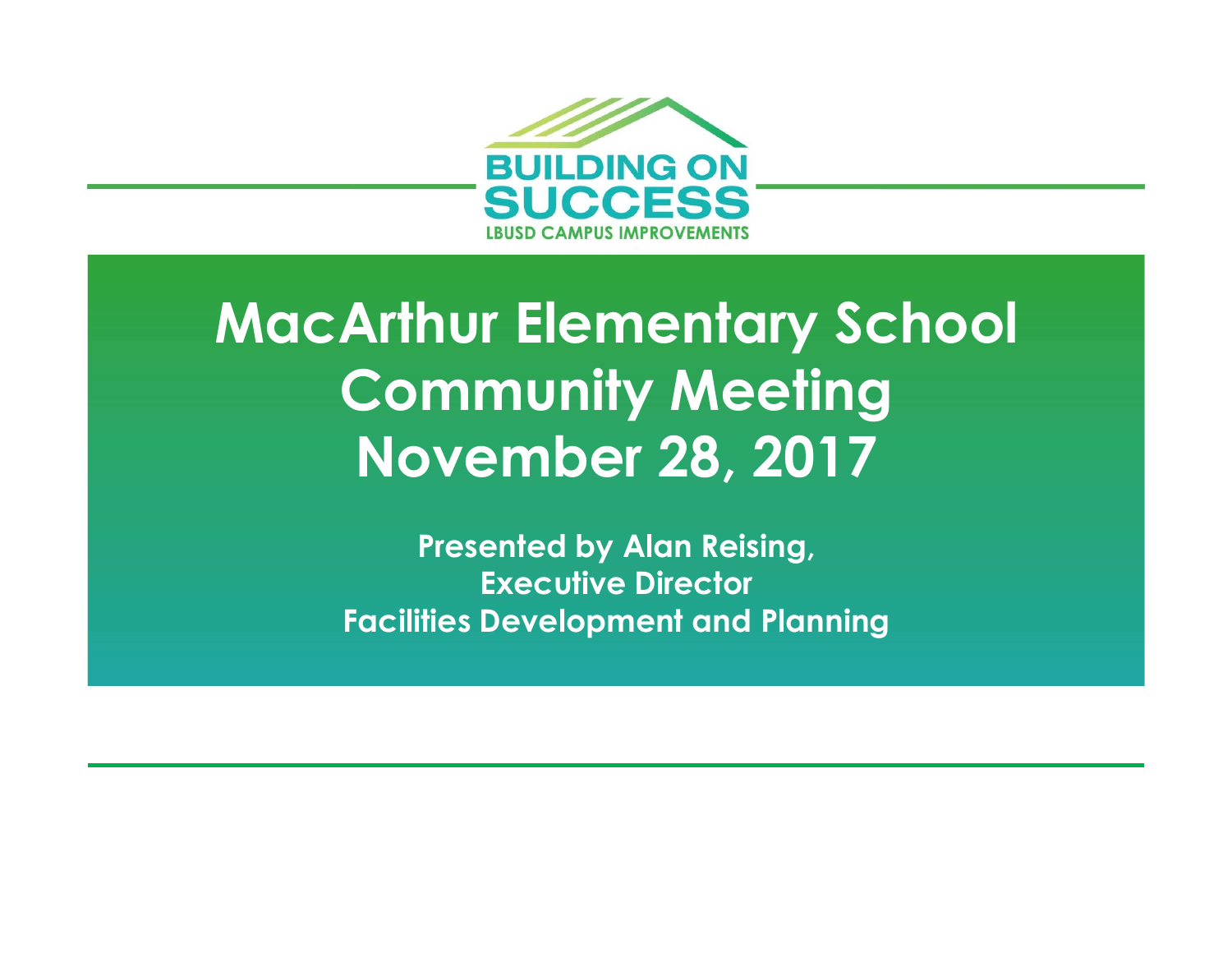

### MEASURE E - PLANNING MEASURE E - PLANNING<br>
JUNE 23, 2016, LBUSD Facility Master Plan updated<br>
- \$3.5 Billion of need identified<br>
-> June 23, 2016, LBUSD Board approved a \$1.5 billion<br>
bond measure for ballot **History**

### June 16, 2016, LBUSD Facility Master Plan updated **53.5 Billion of need identified**

bond measure for ballot

 $\triangleright$  November 8, 2016 voters approved Measure E with a 75% Yes vote.

Measure E will only cost \$5 per \$100,000 of property value per month.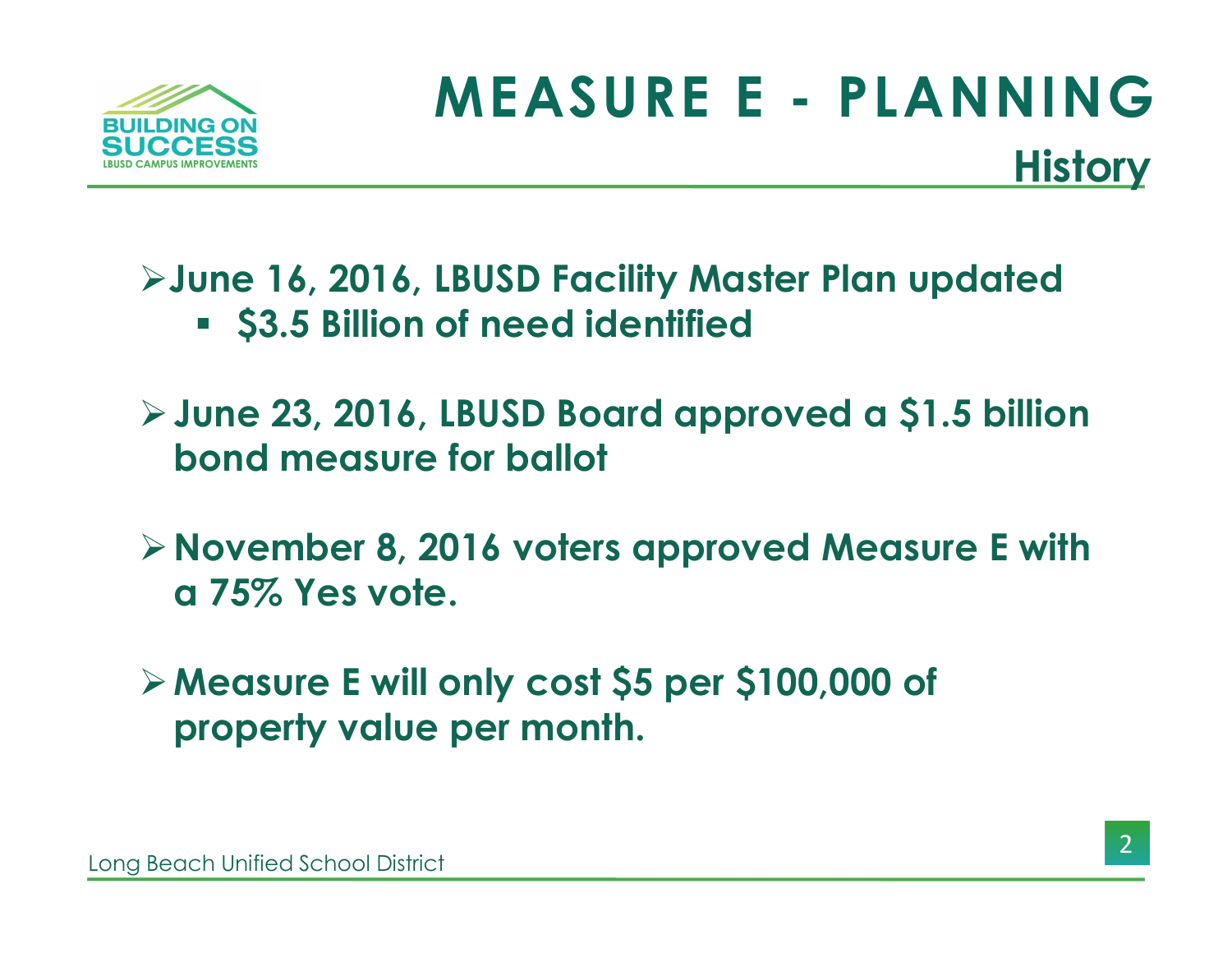

## MEASURE E - PLANNING<br>Areas Addressed MEASURE E - PLANNI<br>Areas Addre<br>Areas Addre<br>ADA – Accessibility Upgrades<br>ADA – Accessibility Upgrades<br>ADA – Accessibility Upgrades<br>Elevators

### Areas Addressed



- HVAC System Installation
- Utility Upgrades
- 



- **Elevators**
- $\triangleright$  Fire Alarm Upgrades
- Intercom, Clocks, Speakers (Measure K)
- Overhead Projectors



- Ceiling Repair
- **>Interior Lights**
- Other State Funded Repairs
	- Potential for \$300M in matching funds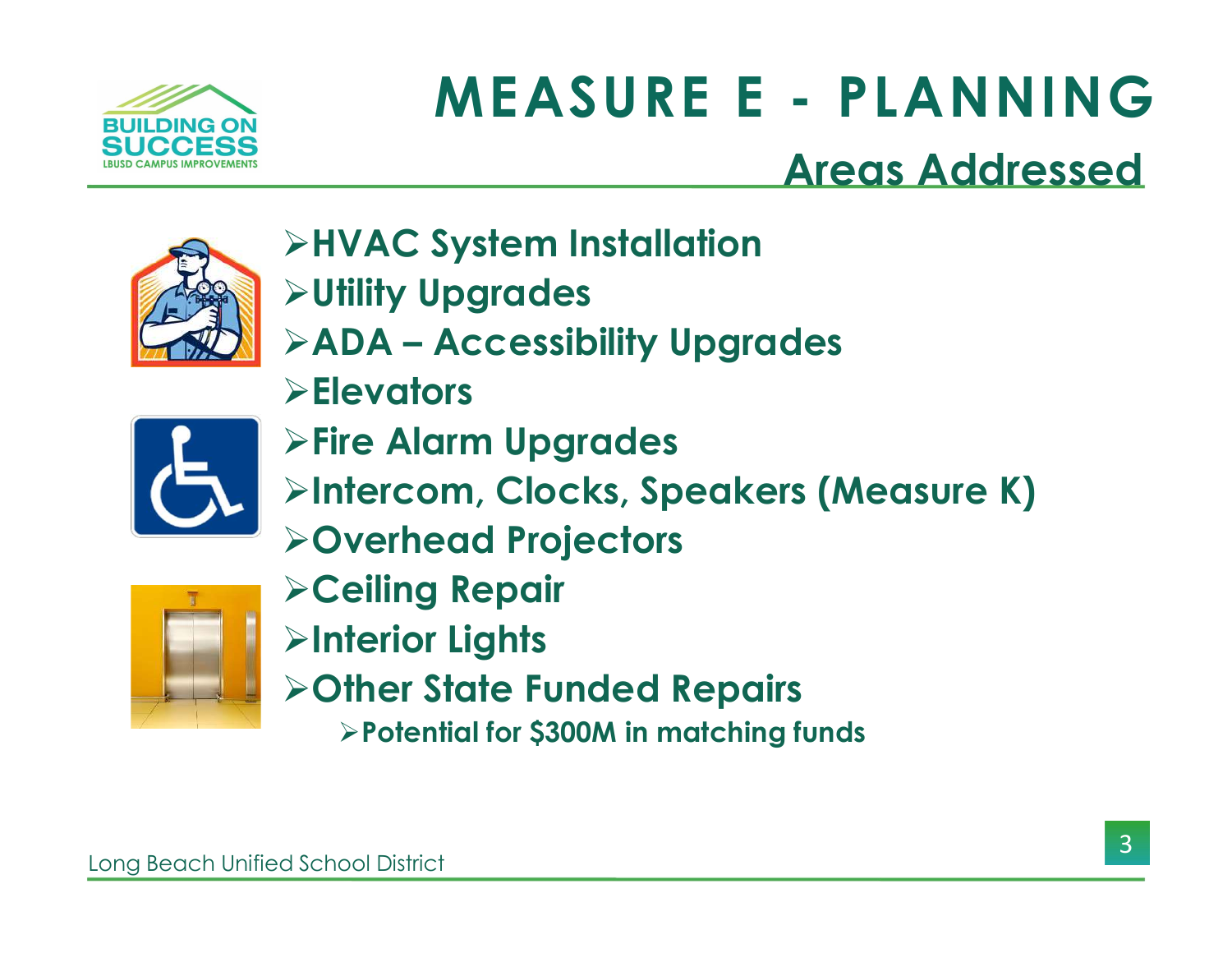

# MEASURE E - PLANNING<br>Track and Field Upgrades

### Track and Field Upgrades



- New Synthetic/All-Weather Field
- **EXA:** Fig. 2 PNew Synthetic Running Track
- Bleacher/Stadium Upgrades or
	- Replacement
- ADA Upgrades
- Lighting Upgrade or Installation





Long Beach Unified School District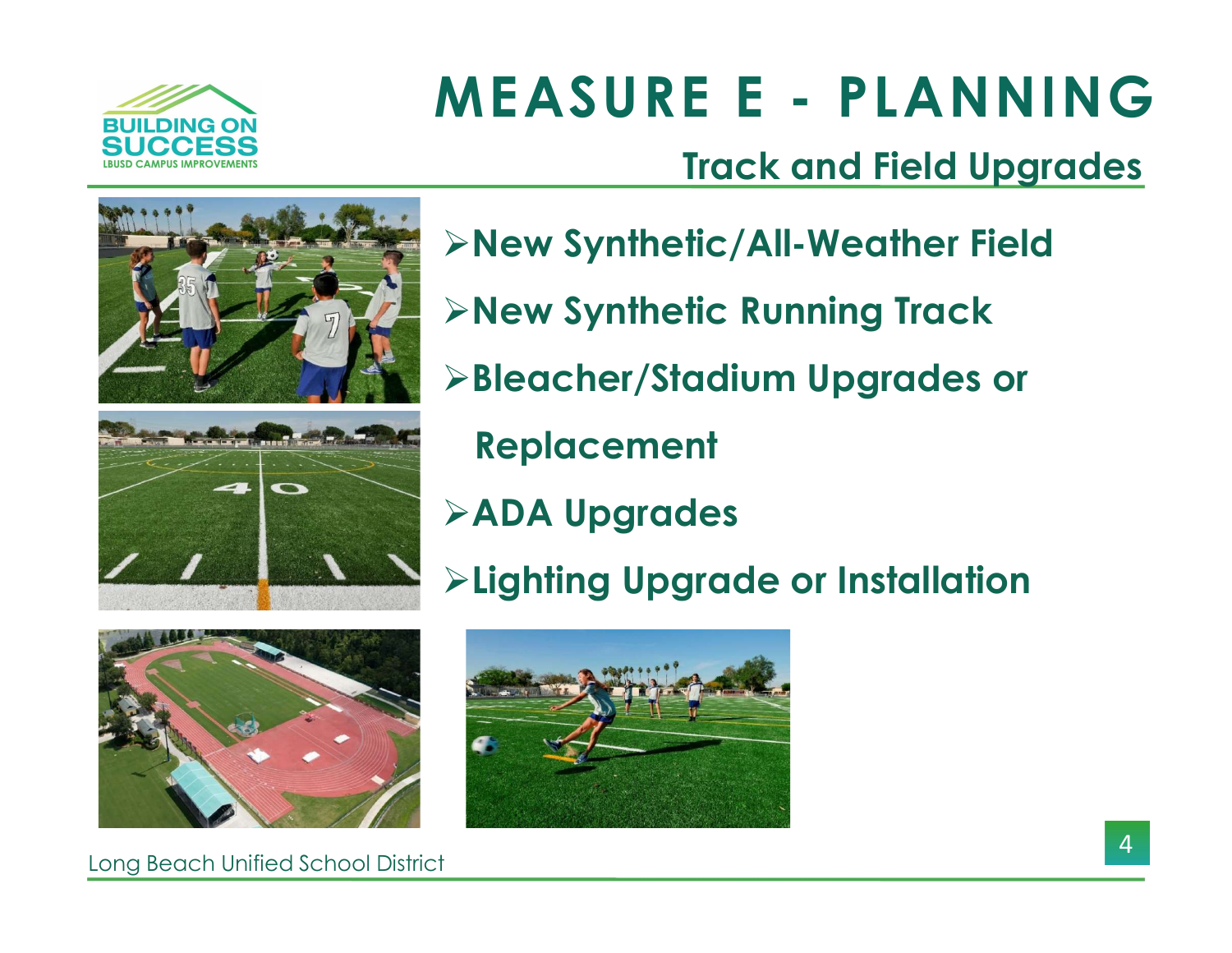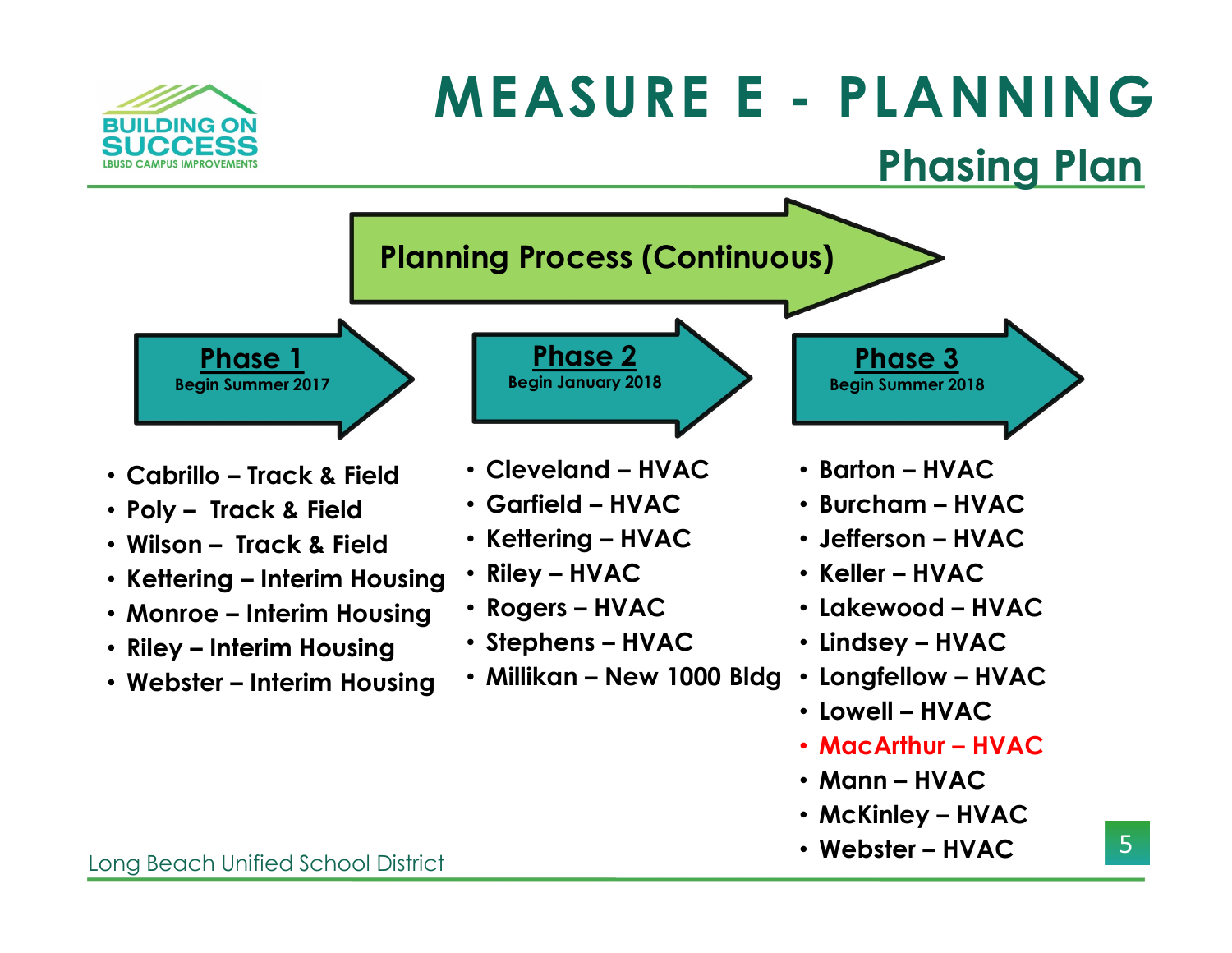### MEASURE E - PLANNING<br>MacArthur ES - Aerial MacArthur ES - Aerial



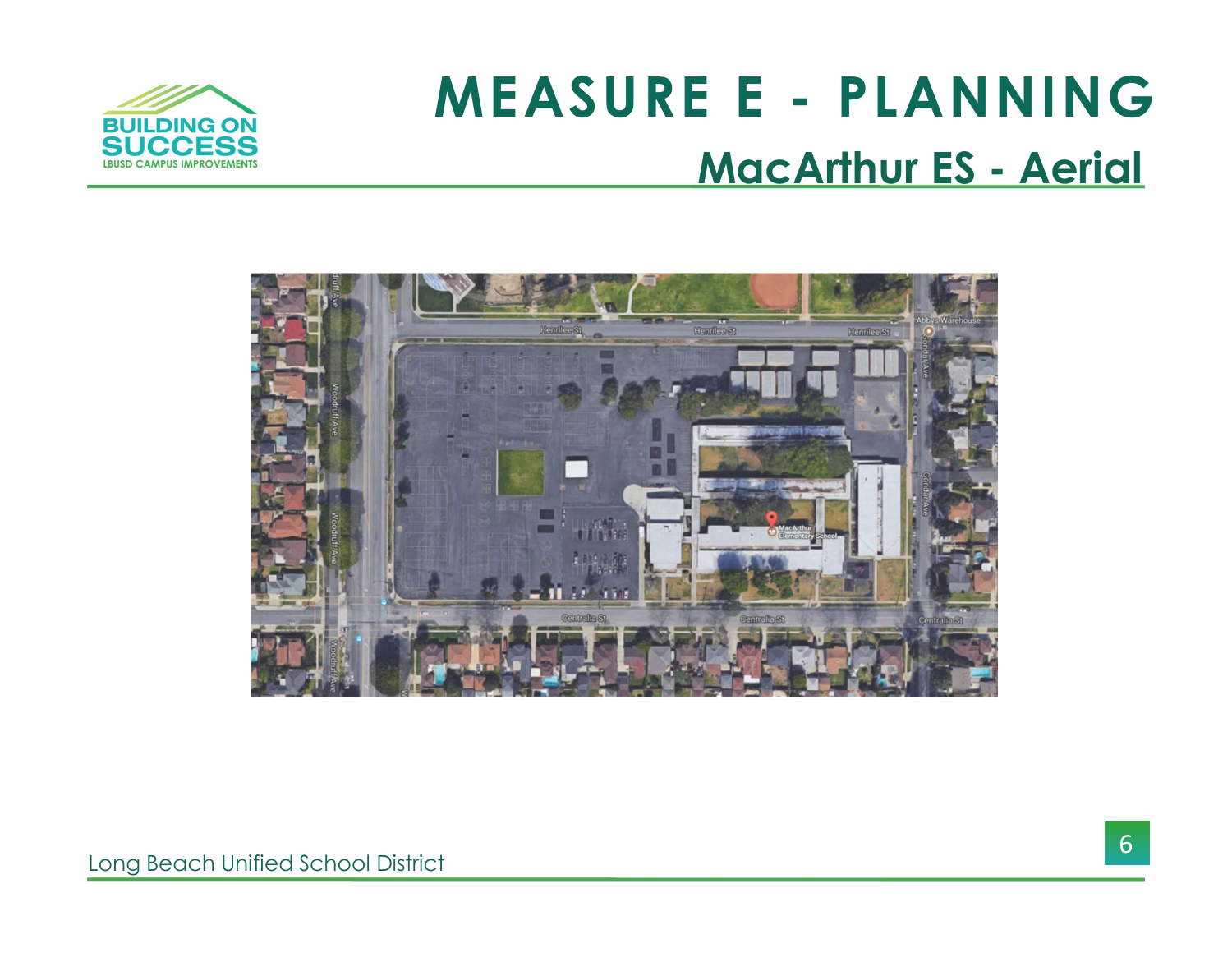

### MEASURE E - PLANNING<br>MacArthur ES Construction Plan MacArthur ES Construction Plan

- $\triangleright$  Students remain at site during the construction.
- $\triangleright$  School has sufficient classrooms to support construction. No new portables are needed.
- $\triangleright$  Work expected to start June of 2018 with the goal of completion in 12 months.
- $\triangleright$  Support spaces such as kitchen/cafeteria and admin office to be completed during summer time.
- Working Hours: Monday thru Friday 7:00 AM to 4:30 PM

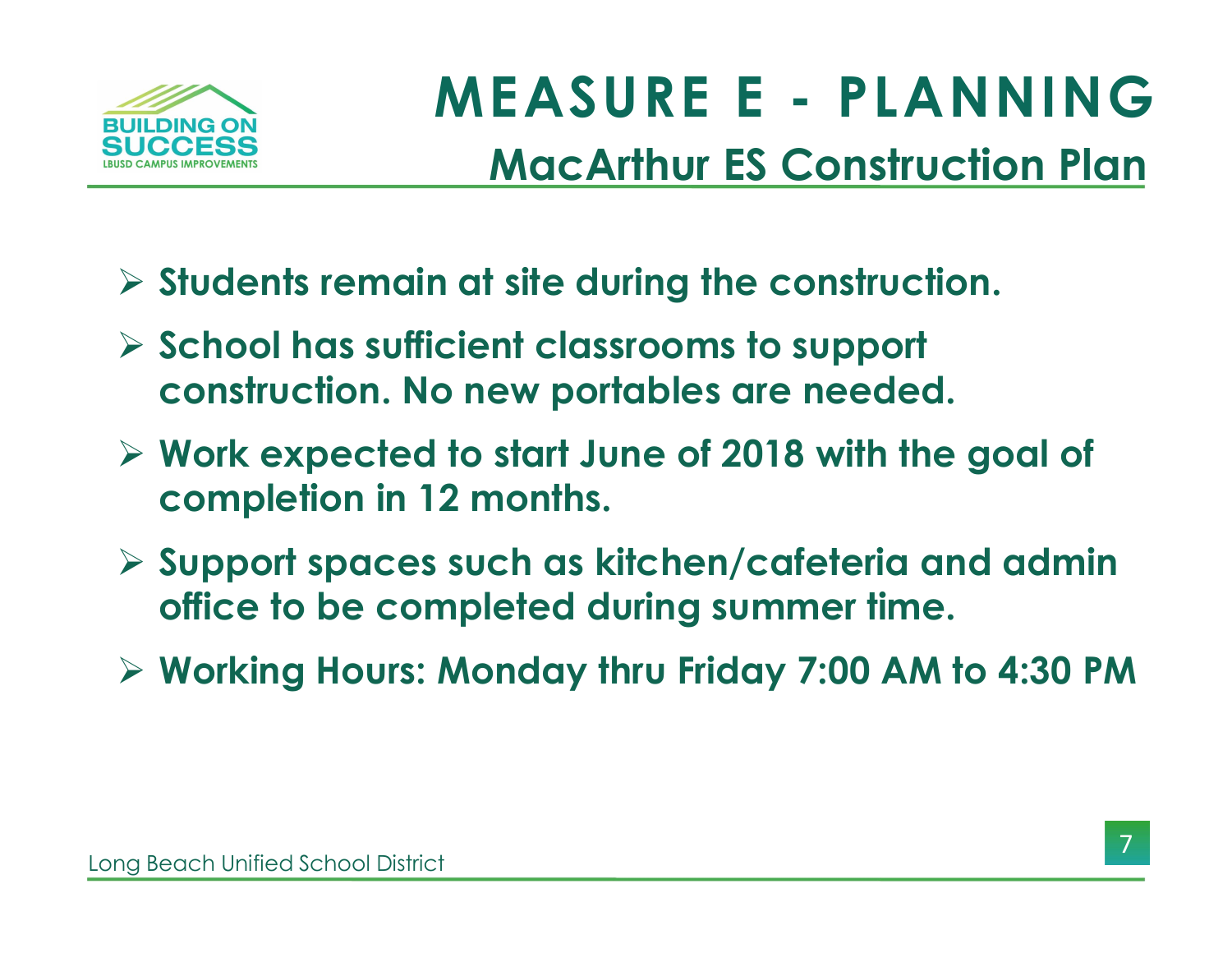

### MEASURE E - PLANNING Project Team

Architect: IBI Group



Mechanical / Plumbing Engineer: Pocock Design Solutions

Electrical Engineer: FBA Engineering

Contractor: Erickson-Hall Construction **FBA** ENGINEERING



**Erickson-Hall Construction**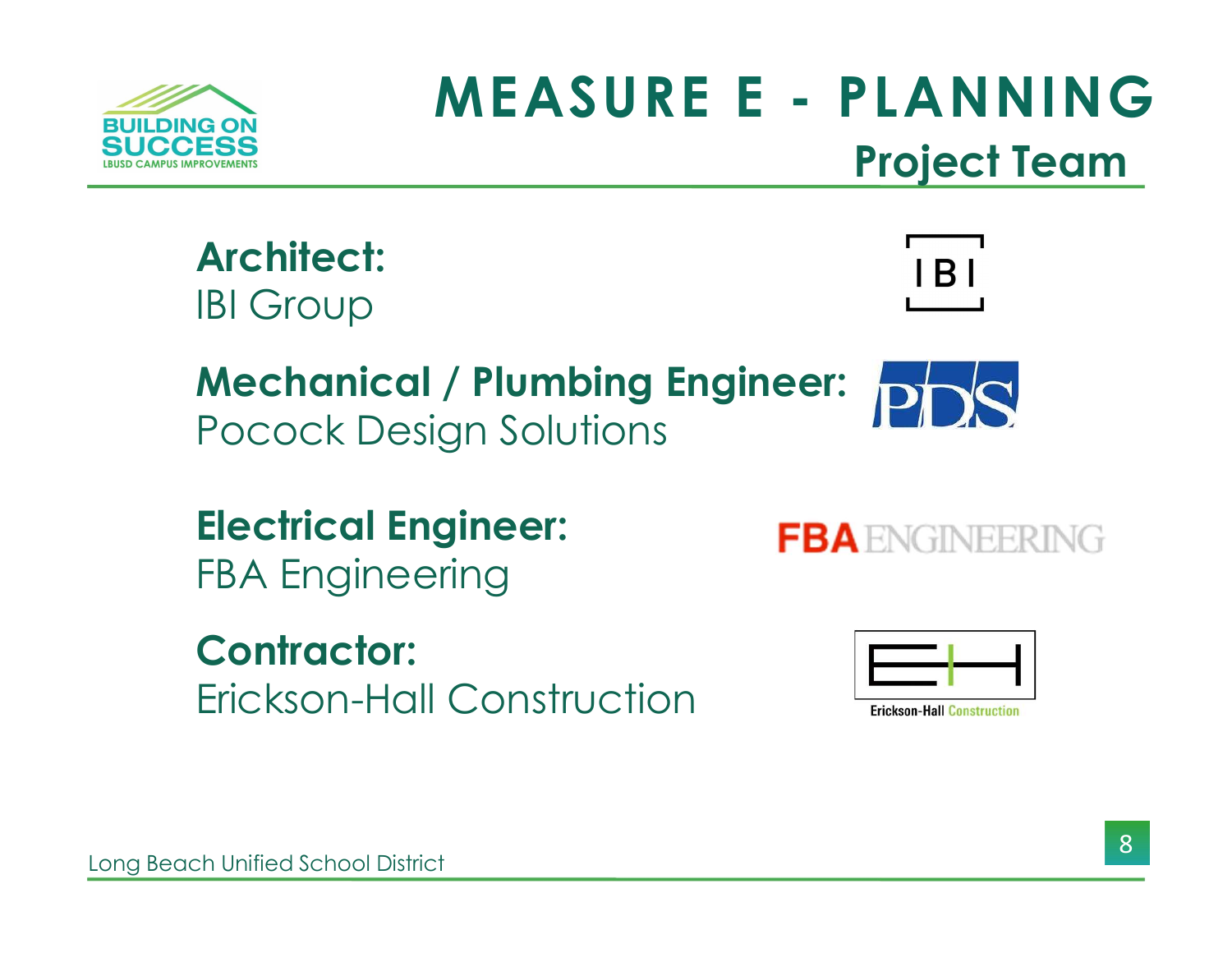

### MEASURE E - PLANNING<br>Potential Project Concerns Potential Project Concerns

### Safety and Security >Traffic Congestion

Construction Dust / Noise

Drop off and Parking